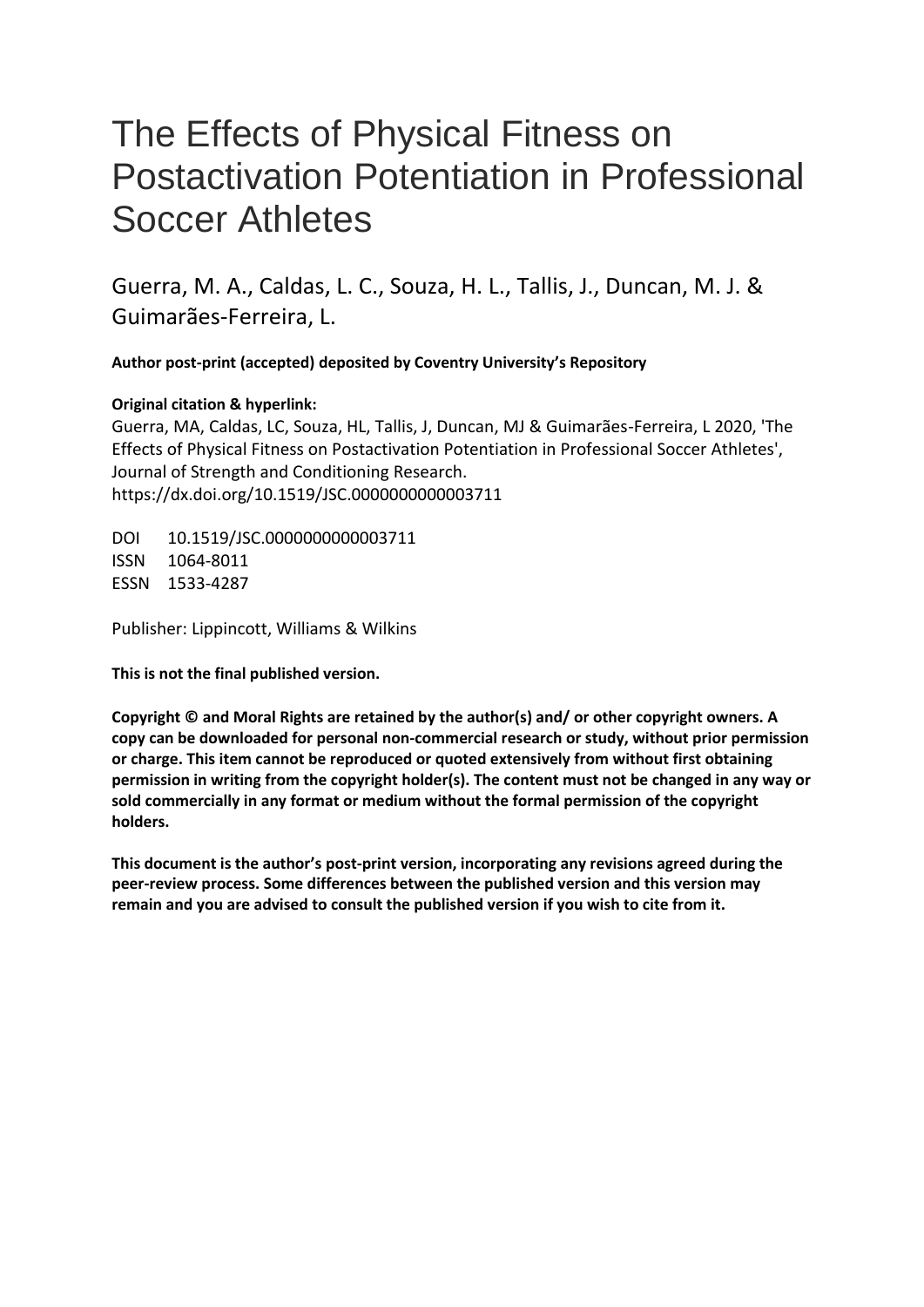# **The Effects of Physical Fitness on Postactivation Potentiation in Professional Soccer Athletes**

Mauro Antonio Guerra Jr, MSc<sup>1</sup> Leonardo Carvalho Caldas, MSc<sup>1</sup> Helder L. De Souza<sup>1</sup> Jason Tallis, PhD<sup>2</sup> Michael J. Duncan, PhD<sup>2</sup> Lucas Guimarães-Ferreira, PhD<sup>1</sup>

<sup>1</sup>Federal University of Espirito Santo, Vitoria, Brazil 2 Coventry University, Coventry, UK

Address for Correspondence: Lucas Guimarães-Ferreira, PhD, Federal University of Espirito Santo, Vitoria, ES Brazil, email: lgtrainer@yahoo.com.br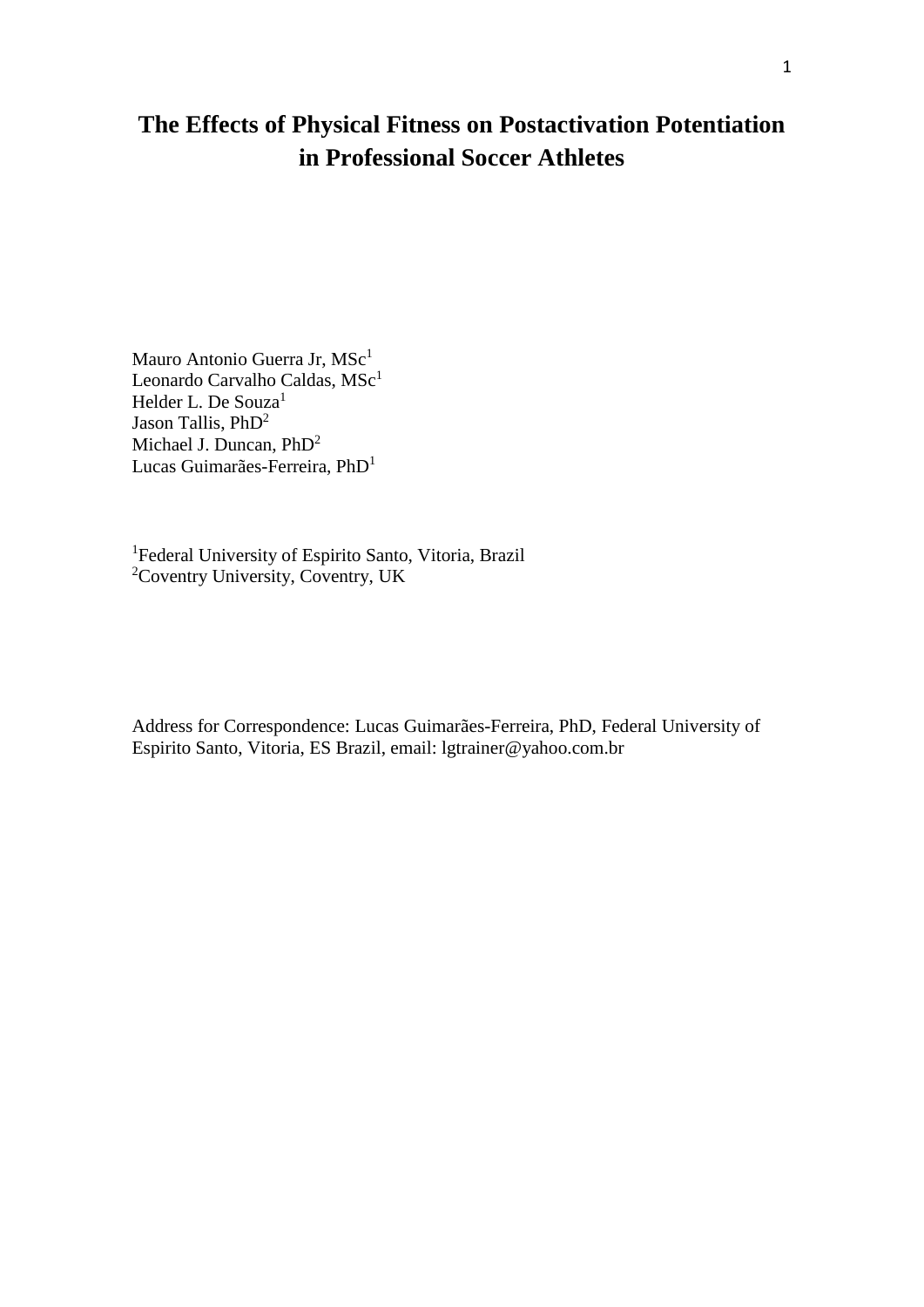#### **ABSTRACT**

 (PAP) with scores of physical fitness. **Methods:** 24 professional male soccer players undertook tests of agility, muscular power, aerobic capacity and body composition. Significant differences were found for CMJ height 1, 3 and 5 minutes after the conditioning activity compared to baseline values (3.58%, 5.10%, 5.48%, respectively). There was a significant positive correlation between the level of general physical fitness and PAP (CMJ height increase) 5 min post ( $r = 0.73$ ). When the athletes were divided into groups with higher and lower physical fitness, the conditioning activity caused a significant increase in CMJ height in both groups, but a significant difference  $(p < 0.05)$  was observed at all times after PAP induction, with better performance in higher versus lower fitness level. **Conclusion:** The results suggest that a plyometrics exercises associated with sled towing sprints as a conditioning activity results in an increase in CMJ **Purpose:** To investigate the relationship of the response to postactivation potentiation Conditioning activities (CA) were performed consisting of plyometrics exercises and sprints with sled towing. In the first and second sessions, body composition, agility, power and aerobic capacity were assessed. At the third session, countermovement jumps (CMJ) were performed with 1, 3 and 5 minutes after the execution of the CA. **Results:**  performance in athletes and that physical fitness directly influences the PAP occurrence, with higher fit players demonstrating an enhanced PAP response.

**Keywords:** Postactivation potentiation, physical conditioning, performance, plyometrics.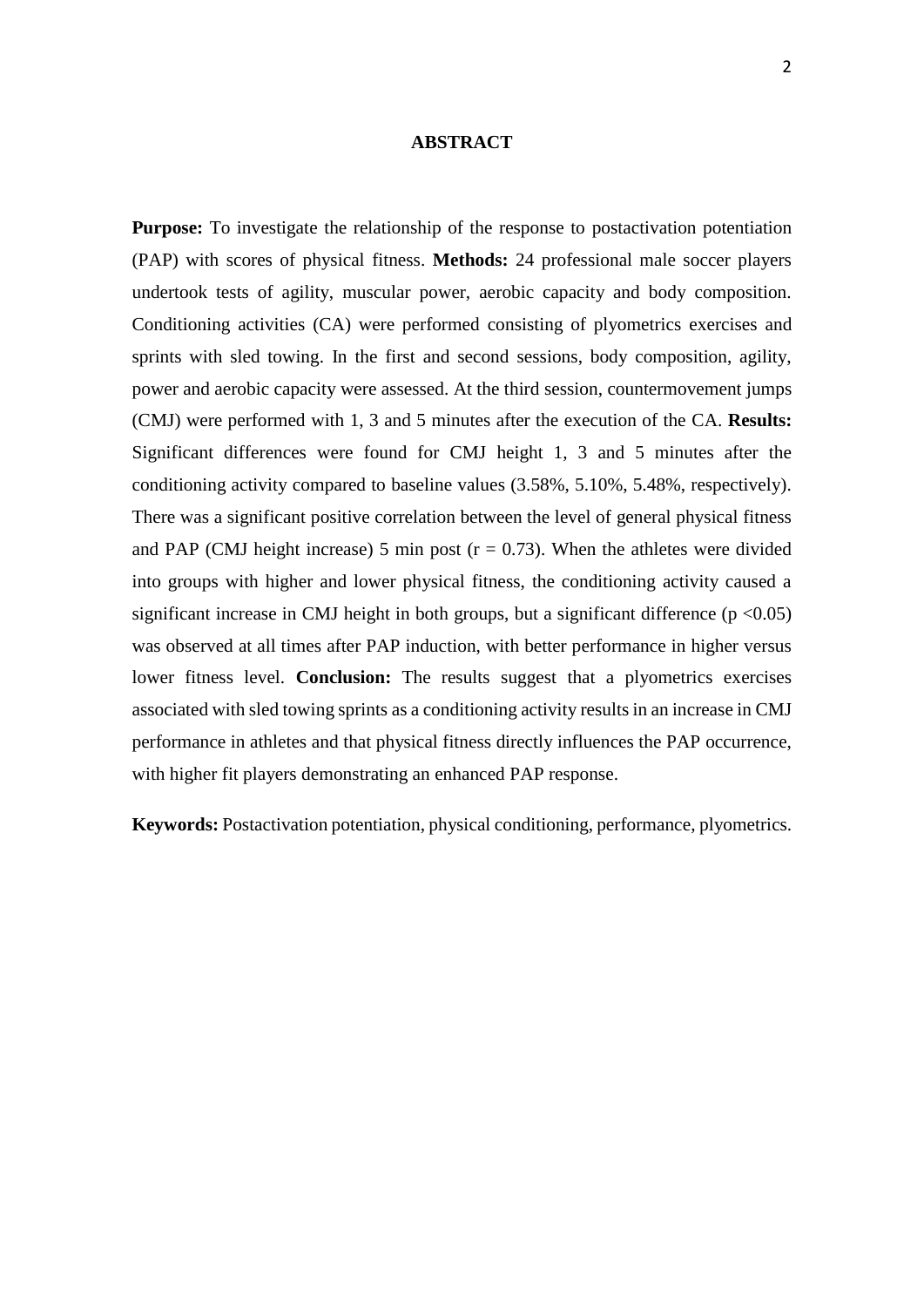# **INTRODUCTION**

 performance after a skeletal muscle work overload (23). The manifestation and degree of level, genetics) can influence the manifestation and magnitude of potentiation (31,39). Postactivation potentiation (PAP) can be defined as an increase in neuromuscular PAP in response to previous stimuli are controversial and varies among individuals (39). Characteristics of the conditioning activity (CA), such as the modality of exercise, volume, intensity and recovery time, along with individual characteristics (e.g. training Research has also suggested that athletes seems to present a higher potentiation response than moderately-trained and untrained subjects (39).

 conventional exercises. The explanation for this practice was based on initial studies that activities (11,12). Other types of exercises have also been used as CA to induce a PAP response, including plyometric exercises (6–10), and sprints with or without the use of The use of PAP to enhance athletic performance is not new. Gülich and Schmidtbleicher (12) proposed the inclusion of strength exercises in the warm-up routines in addition to demonstrated the possibility to increase strength and power performance in subsequent external load (10,40).

 The magnitude and manifestation of PAP has also been associated with individual factors fiber types), age and sex (9,14,26,30). However, recent meta-analytical data by Wilson et training status did have an influence. Wilson et al. (39) identified that highly-trained such as physical fitness level, type and time of training, genetics (composition of muscle al (39) suggested that age and sex were not associated with different PAP responses, but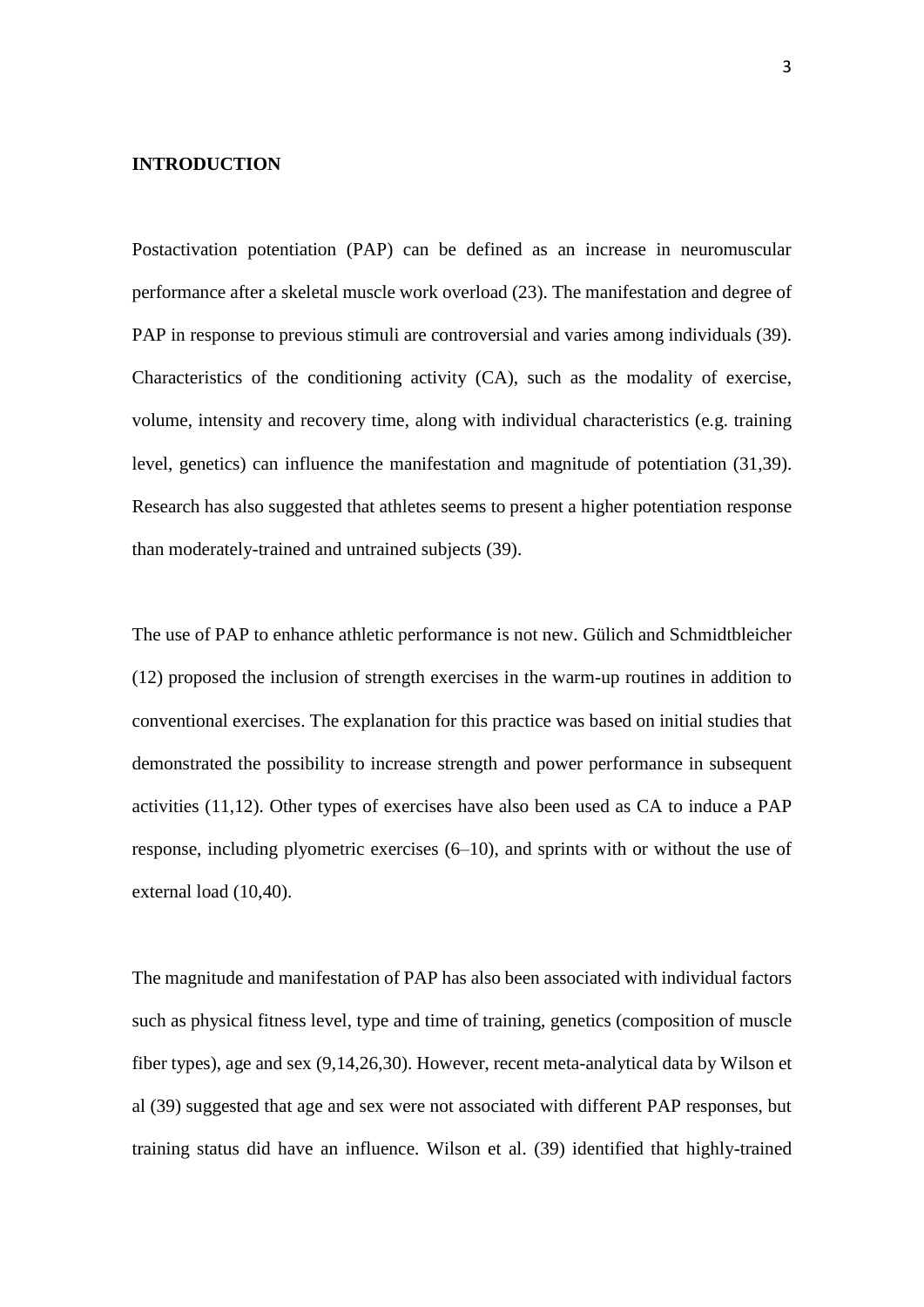counterparts. Recently, Seitz et al (29) reported that rugby league players with higher performed the squat jump (SJ) immediately and every minute for 10 minutes following performed at 90% of their 1 repetition maximum (1RM). The results revealed that those individuals presented an increased PAP response compared to their lesser trained muscular strength, after an activity comprised of single-set back squats with 90% 1RM, expressed PAP earlier and with a higher magnitude, when compared to those with less muscular strength (1RM in back squat  $\lt 2$  x body mass) (29). Additionally, Suchomel et al. (31) investigated the temporal responses and magnitude of the PAP response in adult males divided in two groups based on their muscular strength level. Participants potentiation complexes that included ballistic or non-ballistic concentric-only half-squat with a greater 1-RM develop PAP earlier and produced greater peak power.

 The literature in relation to PAP has not fully addressed the extent to which et al. (39) as an area where future studies on PAP are need. The present study sought to address this issue. This study has two main objectives: a) to examine the effects of a level and the response of PAP. It was hypothesized that a) the PAP protocol would result in an improvement in CMJ performance; and b) the PAP response will be of higher conditioning/fitness level influences the response to a conditioning stimulus. The effects of training status on the PAP response has already been previously discussed by Wilson combined plyometric and sled towing stimulus (as conditioning activity) on PAP response measured via the assessment of countermovement jump (CMJ) performance in professional soccer players; b) to identify the relationship between the general of physical magnitude in those individuals with a higher level of physical conditioning.

#### **METHODS**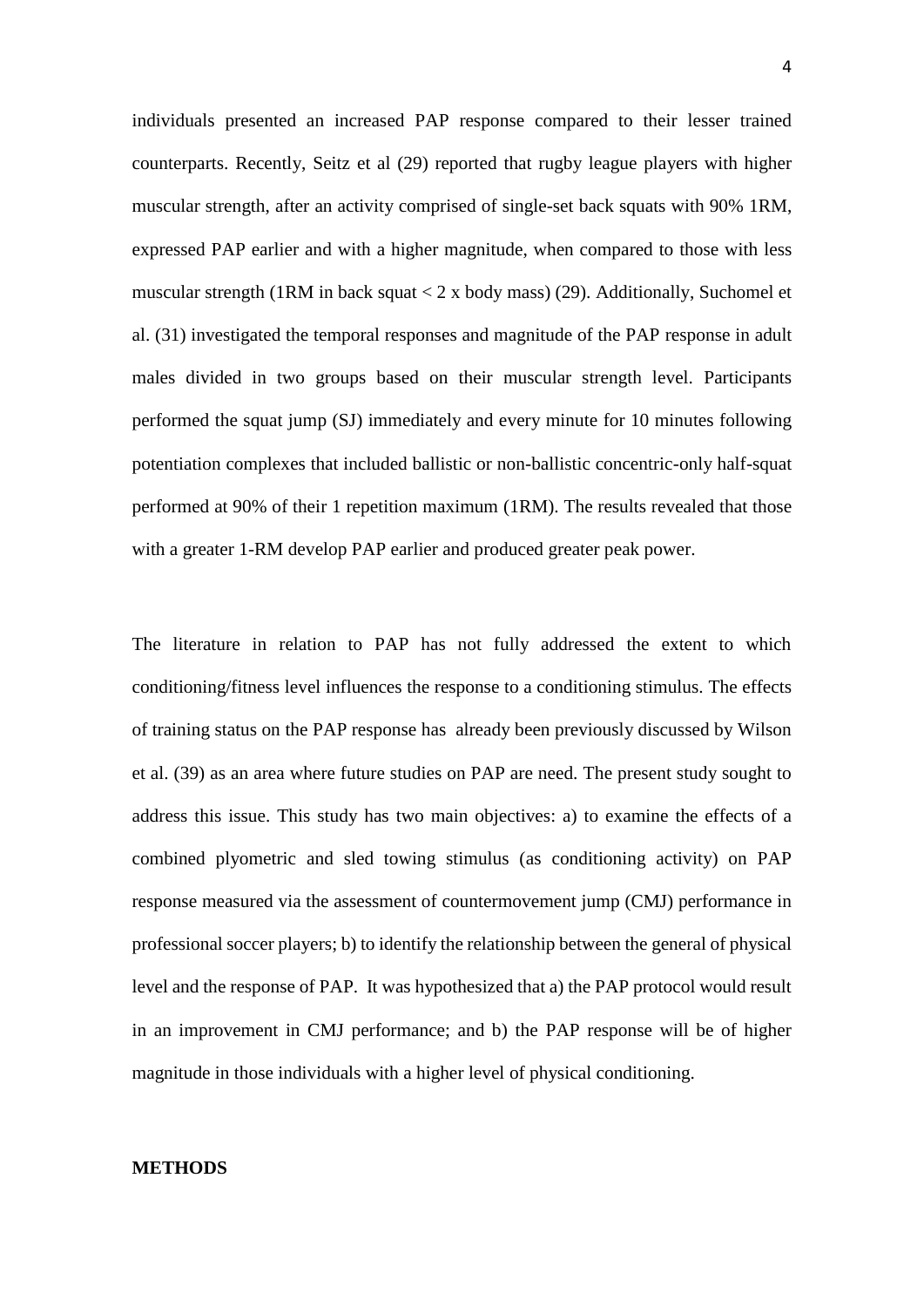#### **Experimental Approach to the Problem**

 The investigation employed 24 male professional soccer players aiming to examine the baseline, 1, 3 and 5 minutes. The CMJ was used as an indicator of neuromuscular performance in response to a series of plyometric exercise and sled towing which were used as conditioning activities (CA) to induce a PAP response. Athletes were tested for body composition, muscle power, agility and aerobic power. These data were used to effect of plyometric and sled towing exercise on CMJ performance on four time points: separate the squad in two groups: lower and higher general physical fitness. The CMJ performance after the CA was analyzed and compared between groups to assess the effects of physical fitness on PAP response.

#### **Subjects**

 were incorporated into the current training regime. The tests were conducted during the study were approved by the Human Research Ethics Committee of the Federal University Twenty-four professional soccer athletes were recruited from a soccer club of Espirito Santo State, Brazil. The club was the runner-up in the state championship that year. The characteristics of the participants are presented in Table 1. All subjects were accustomed to the plyometric and sled towing exercises required for the study, as such techniques regular season, when all players were living at the club facility and subjected to the same exercise and diet regimen during all data collection period. The procedures used in this of Espirito Santo.

#### **Table 1**

# **Physical analysis**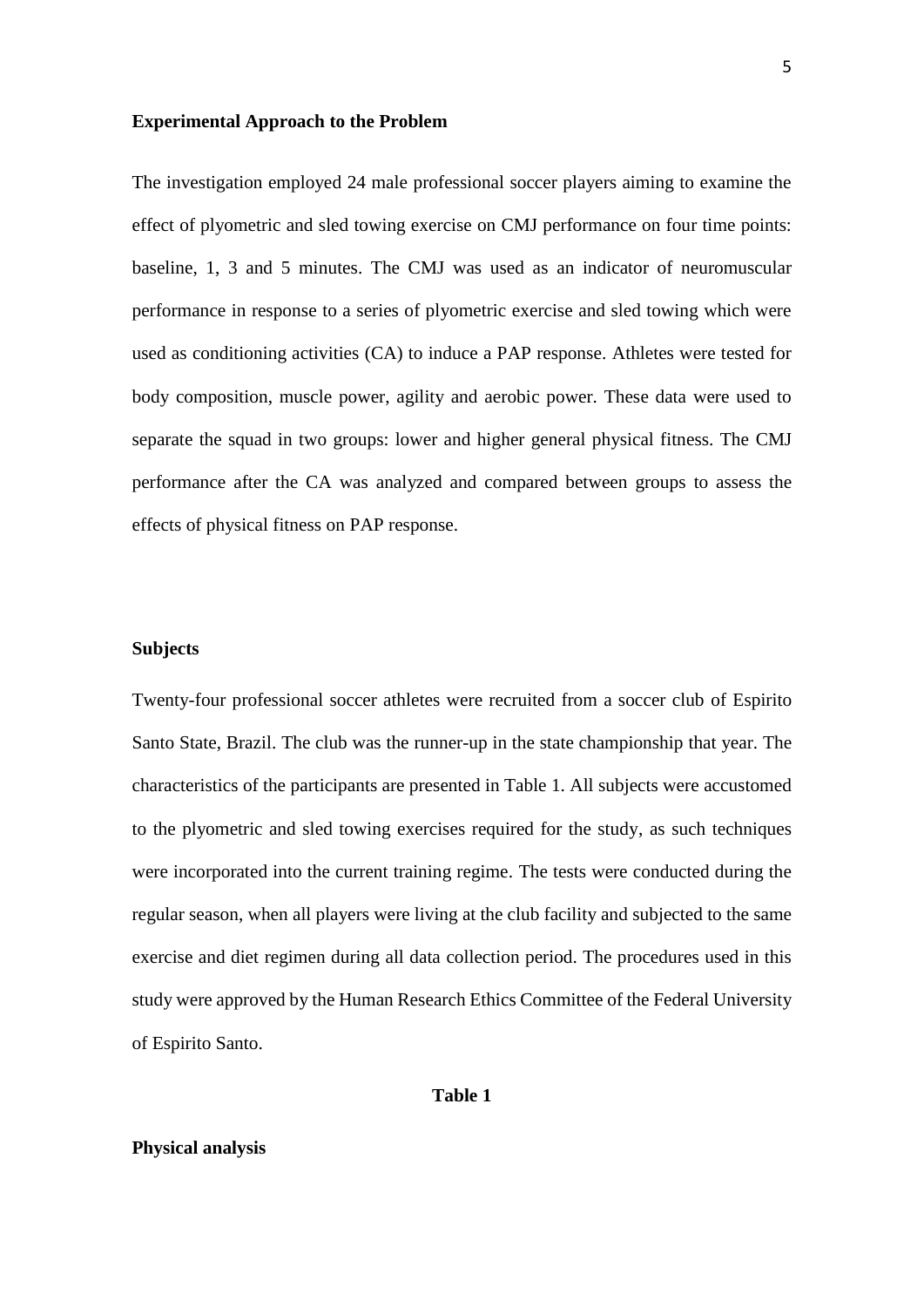Participants were assessed on three separated days. During the first day, body composition and maximum aerobic capacity were assessed. On day two, muscle power and agility tests were assessed. Finally, 72 hours after, participants completed the PAP protocol and perform the CMJ 1, 3, and 5 minutes post CA. The protocols used in the present study are as follow:

Body composition: skinfold measures (triceps, subscapular, suprailiac, calf) were used to measure body fat percentage (%BF), as described by Costa (6).

 Brazil). A total of five attempts were allowed for each jump, interspersed by 15-s. The Muscle power: the vertical height of SJ was chosen for the measure of muscle power. In the SJ, subjects were required to remain in a static position with a 90° knee flexion angle for 2-s before jumping and were executed with the hands fixed on the hips. All jumps were performed on a contact platform with the *software Jump Test* (CEFISE, Sao Paulo, average of the two best attempts were retained for later analysis.

 Agility: The agility T-test was chosen to evaluate the change of direction performance and was administered following recommended guidelines (21). On the "go" command, each athlete sprinted forward 9.14-m and touch a cone with the right or left hand. They then shuffled to the left 4.57-m and touched a cone with the left hand. Athletes then shuffled to the right 9.14-m and touched a cone with the right hand. They then shuffled to the left 4.57-m back to the center cone and touched the cone with left or right hand. Participants then ran or moved backward as quickly as possible to cross the finish line. The time to complete each trial was recorded in seconds using a photocell system with Speed Test software (CEFISE, Sao Paulo, Brazil). The best time of three attempts was used, rest interval time between the trials was 5 minutes.

Aerobic power: For measure of the aerobic power,  $VO<sub>2max</sub>$  was estimated via completion of the Yo-Yo Intermittent Recovery Test level 1 (YYIRTL1) as described by Krustrup et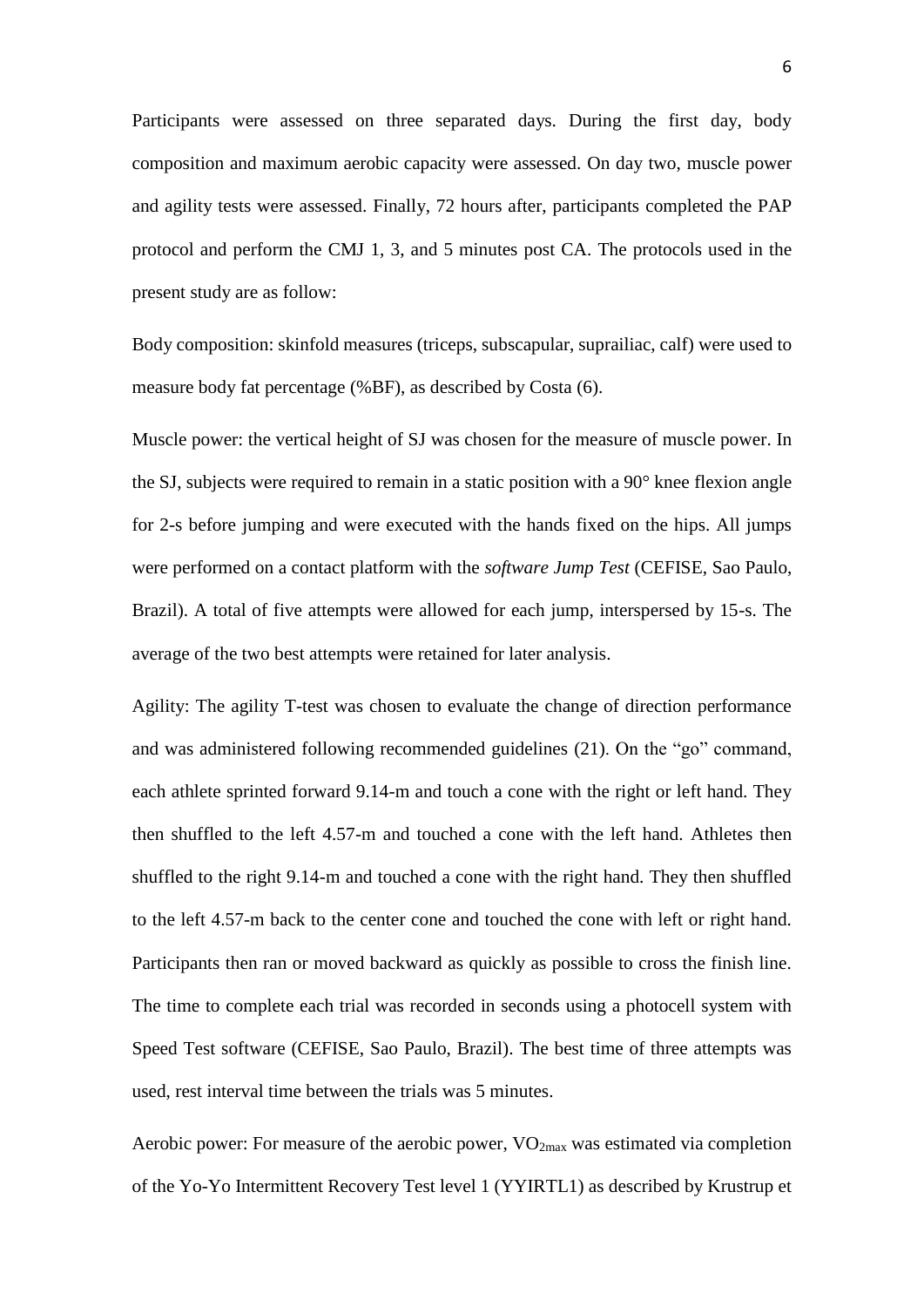al. (18). The YYIRTL1 consisted of 20-m shuttle runs performed at increasing velocities, with 10 seconds of active recovery between runs, until exhaustion. Audio cues of the evaluation) or the participant felt unable to complete another shuttle at the dictated speed aerobic test were recorded on a software (Winlaborat; Buenos Aires, Argentina). The test was ended when participants twice failed to reach the front line in time (objective (subjective evaluation). The total distance covered during the YYIRTL1 was considered as the test score.

#### **Procedures**

 All testing took place between 10am and 12pm in the morning to control for any diurnal variation. Before testing, volunteers completed a warm-up consisting of 5 minutes of jogging at a self-select intensity. This mode and intensity of exercise was chosen to ensure it was not unfamiliar with the players and is congruent with prior work (27) which used a similar jogging type warm-up as a control for the same purposes as the current study.

 1-minute following completion of the warm-up, baseline CMJ was assessed. CMJs were performed starting from a standing position after which players were asked to jump as completed keeping the hands on the iliac crest to avoid an influence of the upper limbs high as possible with a rapid, preparatory downward eccentric action. All jumps were on jump performance. Two repetitions of the CMJ were performed at the following time points: before CA and at 1, 3, and 5 minutes after, as used by Tobin and Delahunt (36).

 meter sprints with sled towing resulting in a total of 45 jumps and 60 meters sprinting with external load. Ankle hops were performed with a stiff leg action and a fast reactive rebound off the floor bilaterally. Hurdle hops involved a tuck jump movement to clear The CA consisted of 2 sets of 15 ankle hops, 3 sets of 5 hurdle hops, and 3 sets of 20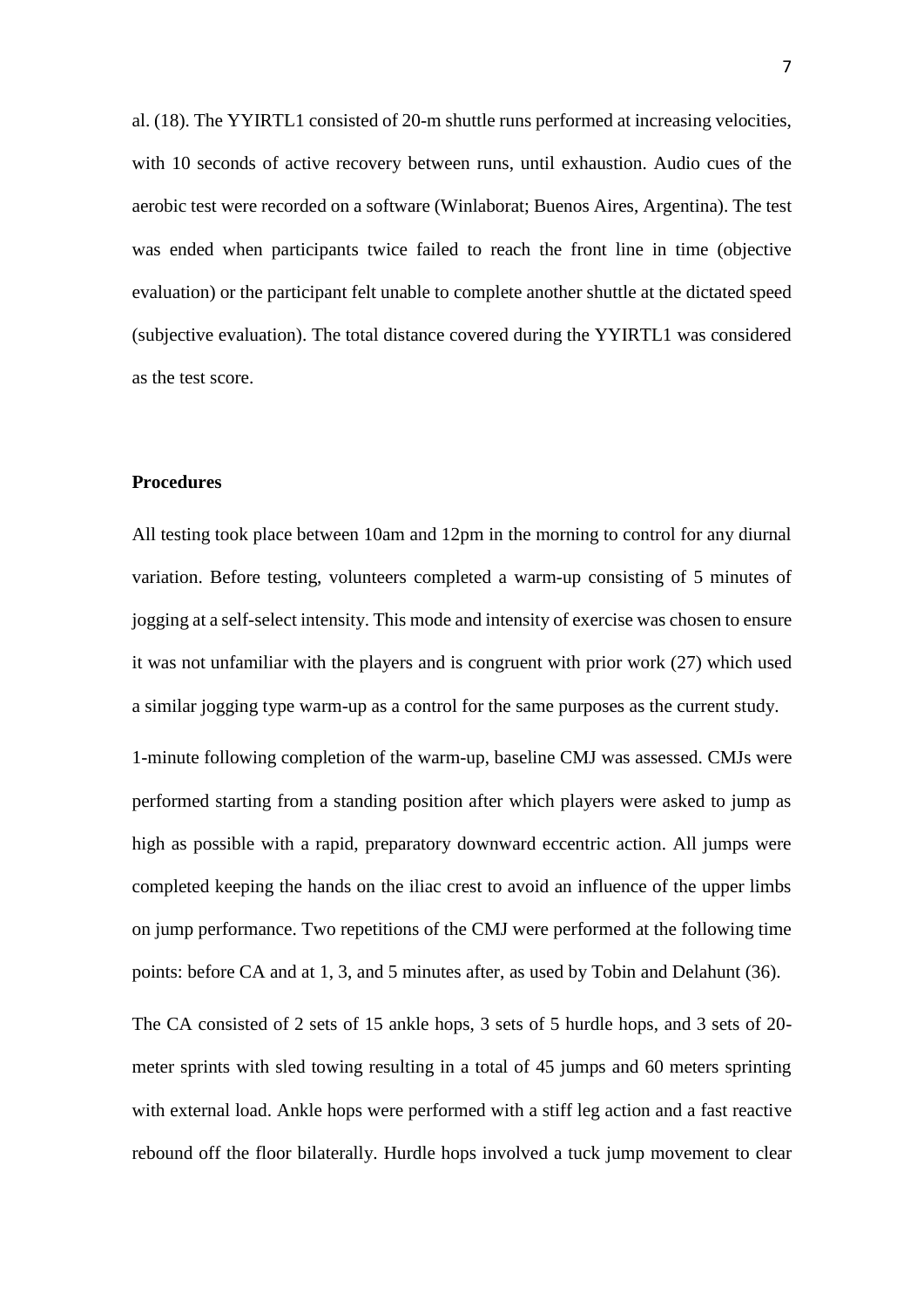the height of each hurdle, set at 50 cm, performed as fast as possible. For the sled towing a load of 15% of body weight was used, which is considered a moderate load (22). Thirty as they reflect typical exercises performed by these players in their training program. CMJ exercises enhance CMJ performance in a 5 minutes window (36,37). As the objective of the current study was to examine the effects of plyometrics and sled towing stimulus in seconds rest was given between each set of every activity. These exercises were selected height was recorded as the dependent variable and was used in the analysis to compare the post-intervention performance. Previous investigations demonstrated that plyometric PAP, we choose 3 time points: 1, 3, and 5 minutes post conditioning activity.

# **Physical conditioning level**

 For an analysis of physical fitness, the Standard Ten (STEN) score was used based on the values for body composition, muscle power, agility and aerobic capacity. This score to a normal distribution and use the following formula: STEN Score = [(Athlete's Score indicates the approximate position of an individual with respect to the set of values and, therefore, to other individuals from that sample. The STEN score is defined by reference Mean Value) / Standard Deviation]  $x$  2 + 5.5 (19).

 Each assessed physical fitness test provided a value of 1 to 10 representing the individual score in each physical test applied and, in the end, provided an equated metric for all associated with the general physical fitness was the mean value of STEN score from the four aspects assessed as determinants of general physical fitness (body composition, muscle power, agility and aerobic power). Mean STEN score in the current context represents an overall holistic and standardized assessment of fitness level. STEN scores indicate an individual's approximate position (as a range of values) with respect to the physical parameters used at the study (all variables using the same scale) (34). The score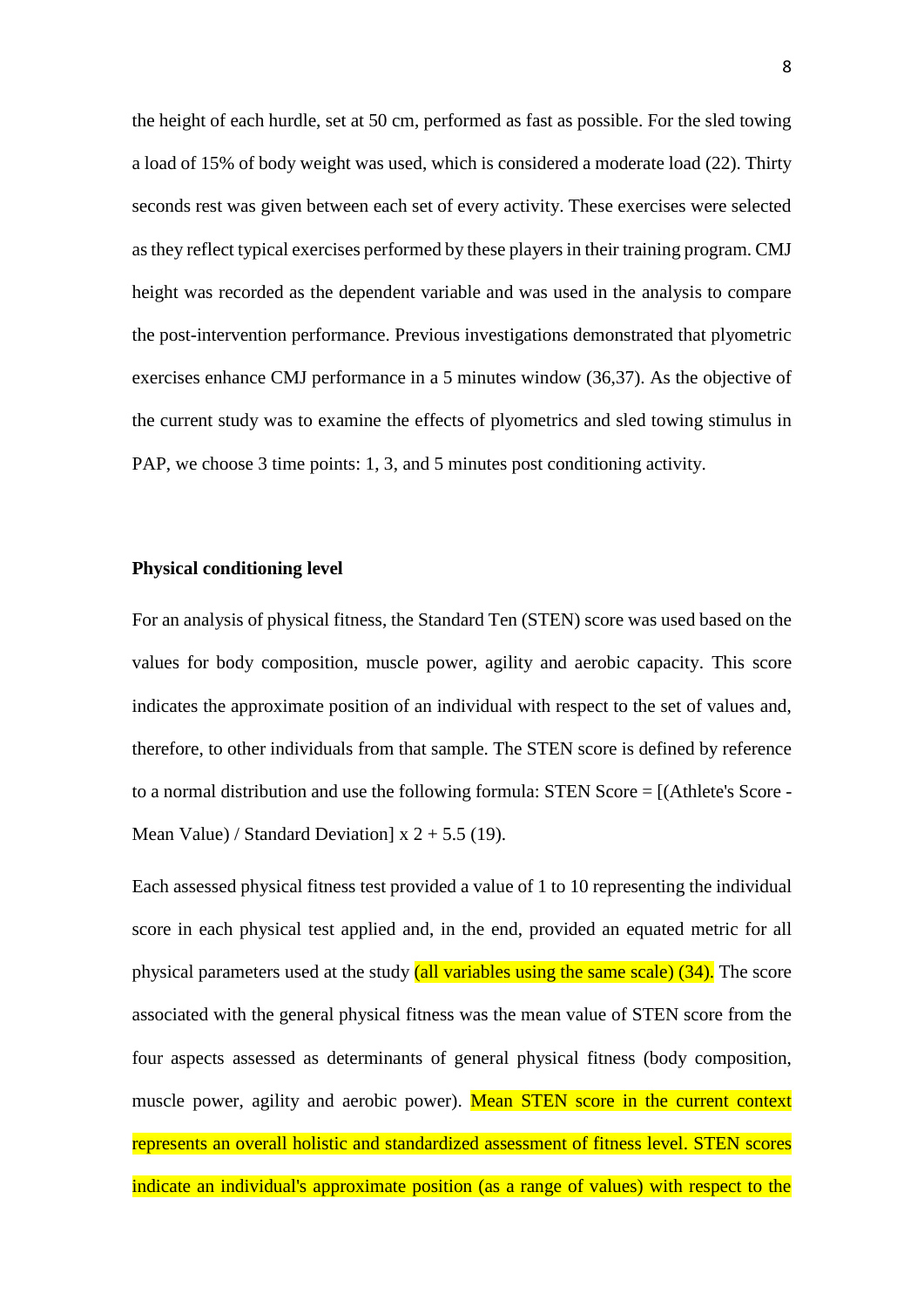STEN scores are defined by reference to a standard normal distribution and are considered a valid method to represent an individual's overall performance relative to their population of values and, therefore, to other people in that population. The individual population (4) Using this mean score, the 50th percentile (P50) was calculated to separate the sample in two groups: those with higher fitness (above P50) and lower fitness (below P50).

#### **Statistical Analyses**

Results are presented as Mean  $\pm$  Standard Deviation (SD). Data were analyzed for normality (Gaussian distribution) using the Shapiro-Wilk test. As data were normally distributed, parametric analyzes were used. Repeated measures one-way analysis of variance (ANOVA) was used to evaluate the differences in CMJ performance in four moments: before the conditioning activity (baseline) and 1, 3 and 5 minutes after the way ANOVA with repeated measures for the time factor. The Bonferroni post-test was – pre). A significance level of 5% ( $p < 0.05$ ) was adopted. For all analyses, the statistical conditioning stimulus. Groups of higher and lower fitness were compared using the 2 applied for multiple comparisons in both cases. Pearson correlation coefficient (r) was used to access the correlation between STEN Scores and PAP response (CMJ height post software GraphPad Prism v.8.0 (San Diego, USA) was used.

 The effect size (Cohen's D) was calculated using the following equation for paired groups:  $[(M1 - M2) / ((SD1 + SD2) \div 2)]$ ; with  $M1 =$  baseline mean;  $M2 =$  mean post potentiating stimulus in 1, 3 or 5 minutes;  $SD1 =$  standard deviation baseline;  $SD2 =$  standard deviation post potentiating stimulus in 1, 3 or 5 minutes (5). Magnitude-based inferences (1) were used to determine differences between baseline and T1, T3, and T5 moments. Inferences were calculated using the differences on mean values and the 90%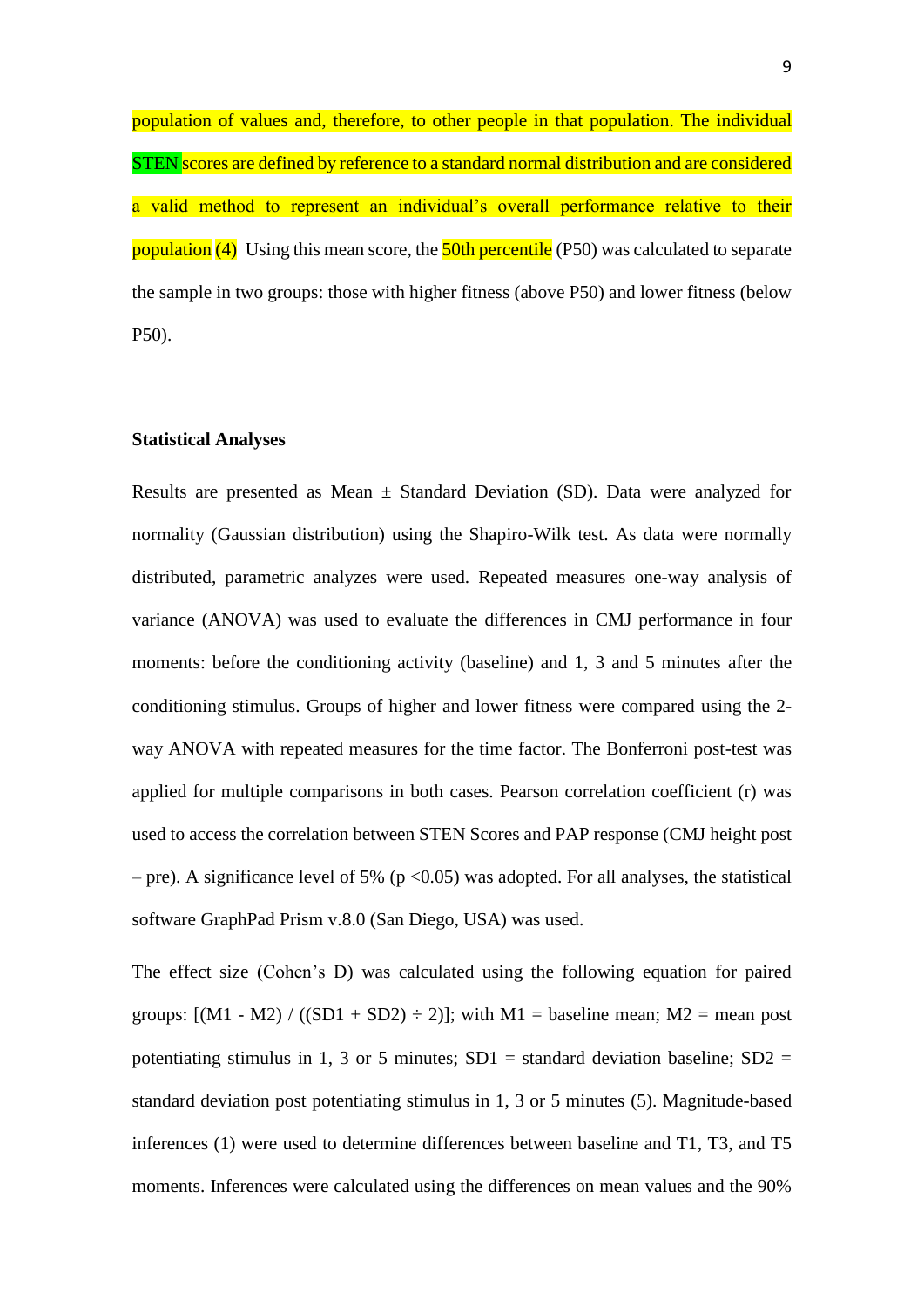confidence intervals. A change of 1 cm at jump height was considered the smallest worthwhile change (positive:  $+1$  cm; or negative:  $-1$  cm).

#### **RESULTS**

higher CMJ after 1 minute, 3 minutes and 5 minutes compared to baseline  $(P < 0.05)$ , As presented in Table 2, when submitted to the CA, athletes performed significantly indicating the PAP response.

#### **Table 2**

 were transformed for STEN scores. A Mean STEN score was calculated and used to separate the subjects in two groups with higher (above P50) and lower (below P50) general physical fitness. The mean STEN score, presented a positive correlation  $(r = 0.73)$ ; Individual values of  $VO<sub>2</sub>max$ , agility T-test performance, squat jump height and body fat  $p < 0.001$ ) with the CMJ performance (jump height post – pre) 5 minutes post the conditioning stimulus, as indicated in Table 3.

#### **Table 3**

 increased CMJ performance only 3- and 5-minutes post stimulus, albeit with a reduced 3.7, and 4.1 % at the same time points. Two-way ANOVA main effect for the group factor  $(F[1,22] = 4.42; p = 0.047)$ , main effect for time factor  $(F[3,66] = 28.57; p < 0.001)$ , and The PAP response for both groups, with higher and lower physical fitness, was analyzed. As presented in Table 4, the group above P50 exhibited a significant increase at CMJ height 1, 3, and 5 minutes post compared to baseline. Conversely, the below P50 group magnitude. The group above P50 presented increases in jump height of 4.8, 6.6, and 6.9% at 1, 3, and 5 minutes post CA, while the Below P50 group presented increases of 2.2, for interaction (F[3,66] = 2.56; p = 0.062).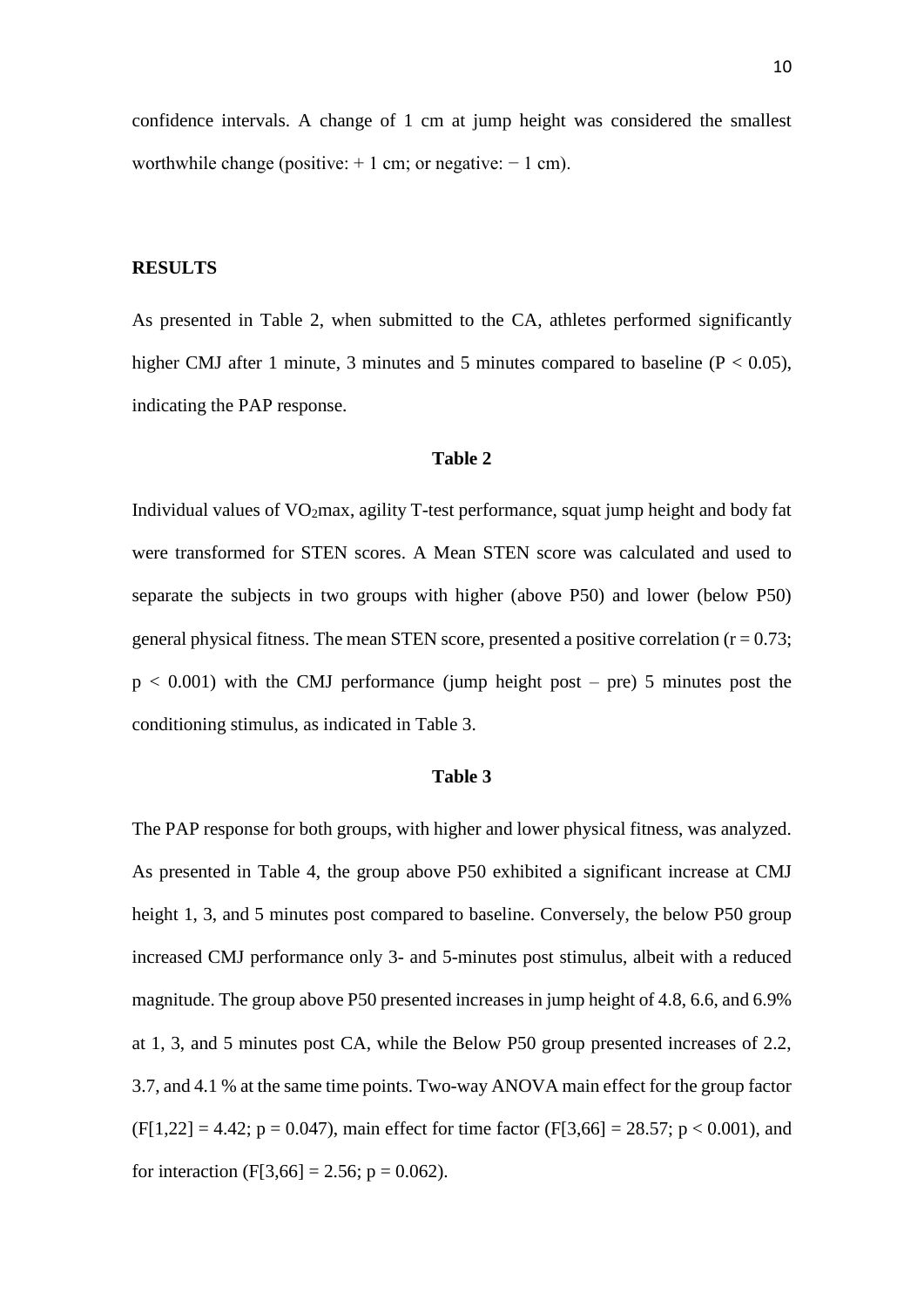#### **DISCUSSION**

 The present study addressed a key gap in the literature relating to PAP responses in athletes. One of the main findings of the present study was that a plyometric session in 3.79%, 5.21% and 5.68% at 1, 3 and 5 minutes after the CA. This is the first study to date study align with prior work conducted on professional rugby players using only combination with repeated sprints with sled towing resulted in an acute increase in vertical jumping performance in professional soccer players. CMJ height increased by to examine this issue in professional soccer players although the results of the present plyometrics exercises to induce PAP (36).

 types of warm-ups in volleyball players. In a total of five different conditions, overloading standard exercises for the warm-up of the volleyball players (ankle hops, split squat jump, standing long and reach and rim jump). The type of activity that resulted in better CMJ performance (6.96%) after 5 minutes of recovery were the specific standard volleyball study. The modalities of exercise used as CA for the occurrence of PAP was a topic evaluated by a recent meta-analysis conducted by Seitz and Haff (28). The use of plyometric exercises had a greater effect size (0.47) when compared to resistance training Previous research using jumping exercises as CA have also reported an acute improvement in CMJ performance (2,3,37). De Villareal et al. (37) compared various jumps, squats with different submaximal loads, and drop jumps were compared to specific exercises consisting of plyometric exercises similar to those used as CA at the present at high-intensity (effect size: 0.41) and moderate-intensity (effect size: 0.19). Together, those data support the use of plyometric exercises as CA seems to be an appropriate option for PPA manifestation.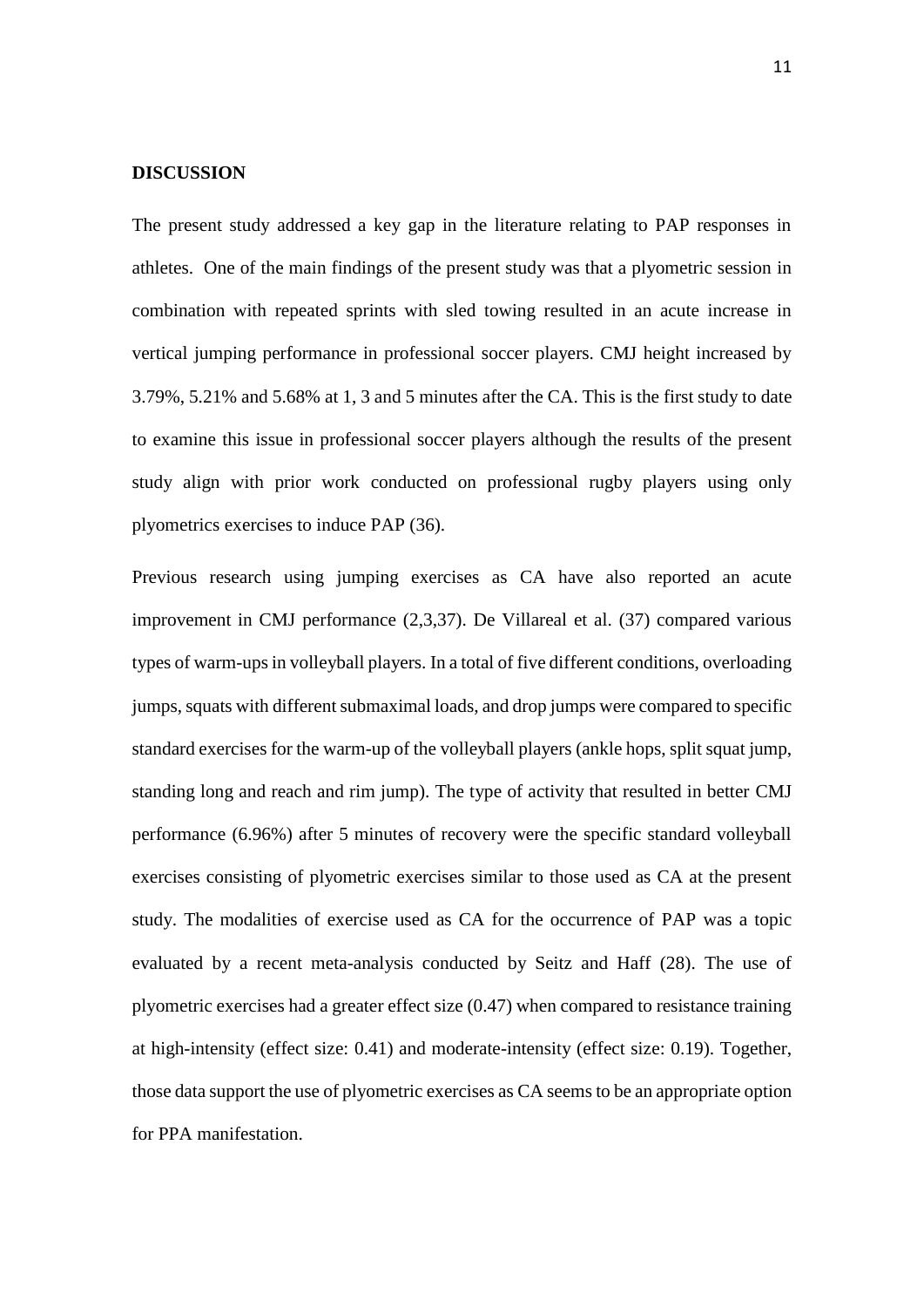In the current study it was demonstrated that PAP occurred in the first minute post CA, high loads as CA. For example, Naclerio et al. (20) with American football and baseball occurring only after 4 minutes. Similarly, Crewther et al. (8) found improvement in which differs from previous research that employed resistance exercises with medium or players, observed a reduction in CMJ performance immediately after the CA, with PAP performance from the fourth minute onwards. It is suggested that, depending on the characteristics of the exercises employed as CA, the effects of fatigue could still be present immediately after the CA and, in those cases, it is not possible to demonstrate PAP (23).

 improvement at initial impulse at the ground contact in sprints with the use of sled towing, as well as an improvement of the initial impulse and propulsive force when compared to The studies conducted by Cottle et al. (7) and Kawamori et al. (16) reported an the condition without sled. It is possible that together with the plyometric stimulus, the sled-towing resulted in improvements in the initial acceleration and force generated during the propulsive phase of vertical jump, resulting in improved CMJ performance.

 In the meta-analysis conducted by Wilson et al. (39), the effect-size for PAP after CA same can be seen in recovery time after CA, which generally indicates that the recovery was 0.89, 0.29 and 0.14 for athletes, trained and untrained individuals respectively, suggesting that those with better conditioning respond more to the PAP protocols. The interval between 7-10 minutes would bring better benefits than between 3-7 minutes. However, when the level of training is considered, the best results observed occurred between 3-7 minutes in individuals with higher training status.

 It has already been mentioned in the literature that trained individuals and athletes could of strength and greater activity of myosin regulatory light chain phosphorylation better respond to PAP compared to untrained individuals. This is due to the higher level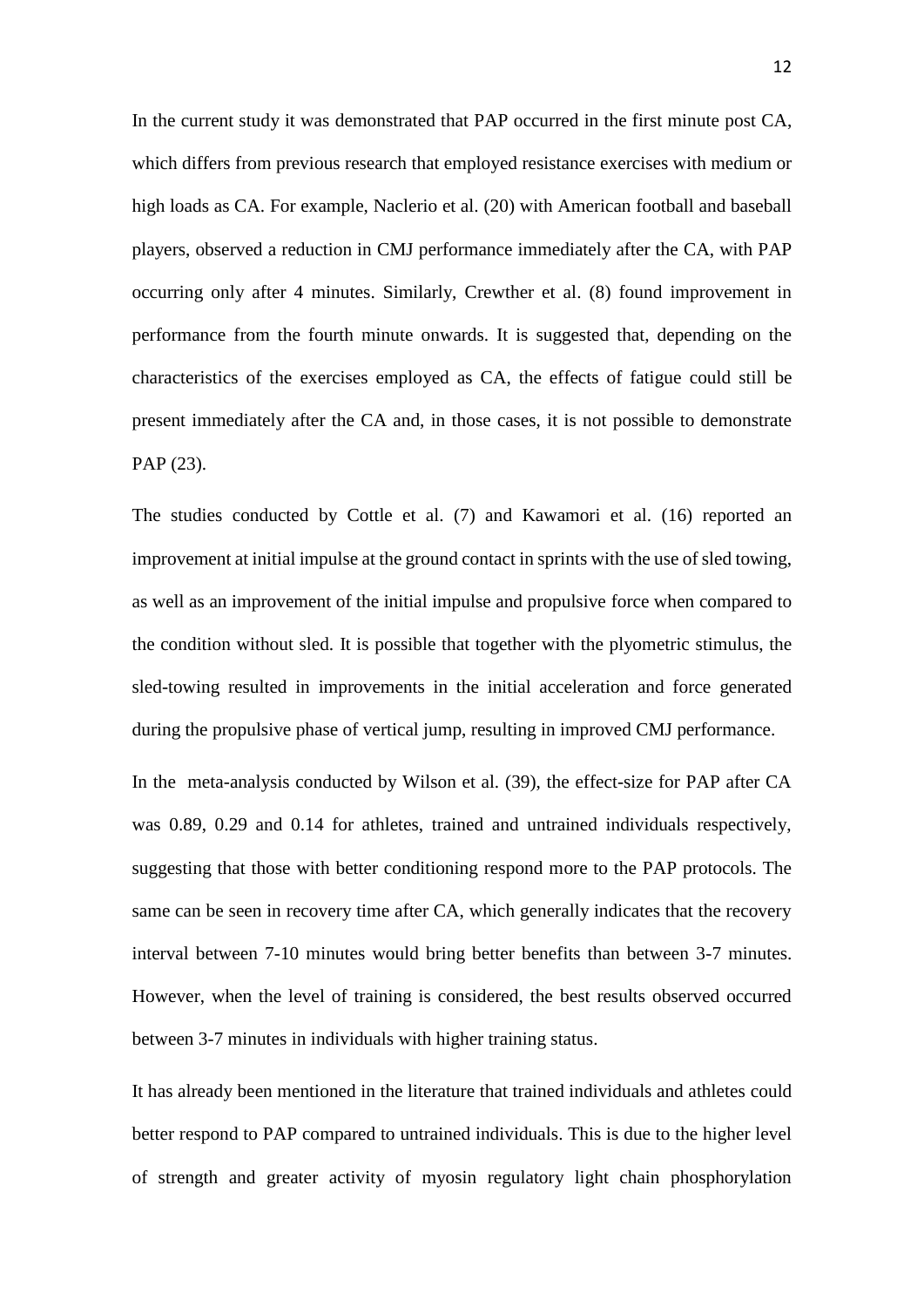$(13,26,32,35)$  in trained individuals. Kilduff et al.  $(17)$  found a moderate correlation (r = 0.63) between the value of 1RM and CMJ after conditioning exercises in professional rugby players, with the objective to verify the optimal recovery time for the occurrence highlighted the importance of muscle strength for the potentiation response (30,32,35). of PAP after 3RM in the half-squat and in the bench press. Previous studies have Based in these studies, it seems that individuals with higher strength levels can present an increased PAP response when compared to those with less strength.

 We have demonstrated herein that athletes with higher general fitness (above P50 group) presented a higher potentiation response, which also occurs earlier, than the lower general and Seitz et al. (29) we believe that a greater level of general physical fitness would induce less fatigue during the conditioning activity and allow faster recovery, resulting in group showed clear increases in CMJ it suggests that fatigue may have influenced/overlapped the PAP response. It is possible that due to their higher fitness status the high fitness group were able to complete the conditioning session in a manner that avoided fatigue development, but that this was not the case for the low fitness group. Eliciting an optimal PAP response can be challenging in athletes in a manner that maximises the post-CA PAP response whilst minimises fatigue. It is difficult to directly conditioned athletes may be due to their ability to resist to fatigue or recover faster from it. The use of a non-standardised warm-up in the current study might also be considered a limitation in this context. The current study suggests that athletes of lower overall fitness group (below P50). As previously suggested by Stone et al. (30), Terzis et al. (33), increased manifestation of PAP. It is important to note that as only the higher fitness determine whether the responses observed were due to PAP or fatigue, an issue common to the PAP studies, but previous investigations have suggested that fatigue dissipates faster than potentiation (15,24). The higher in CMJ performance observed on better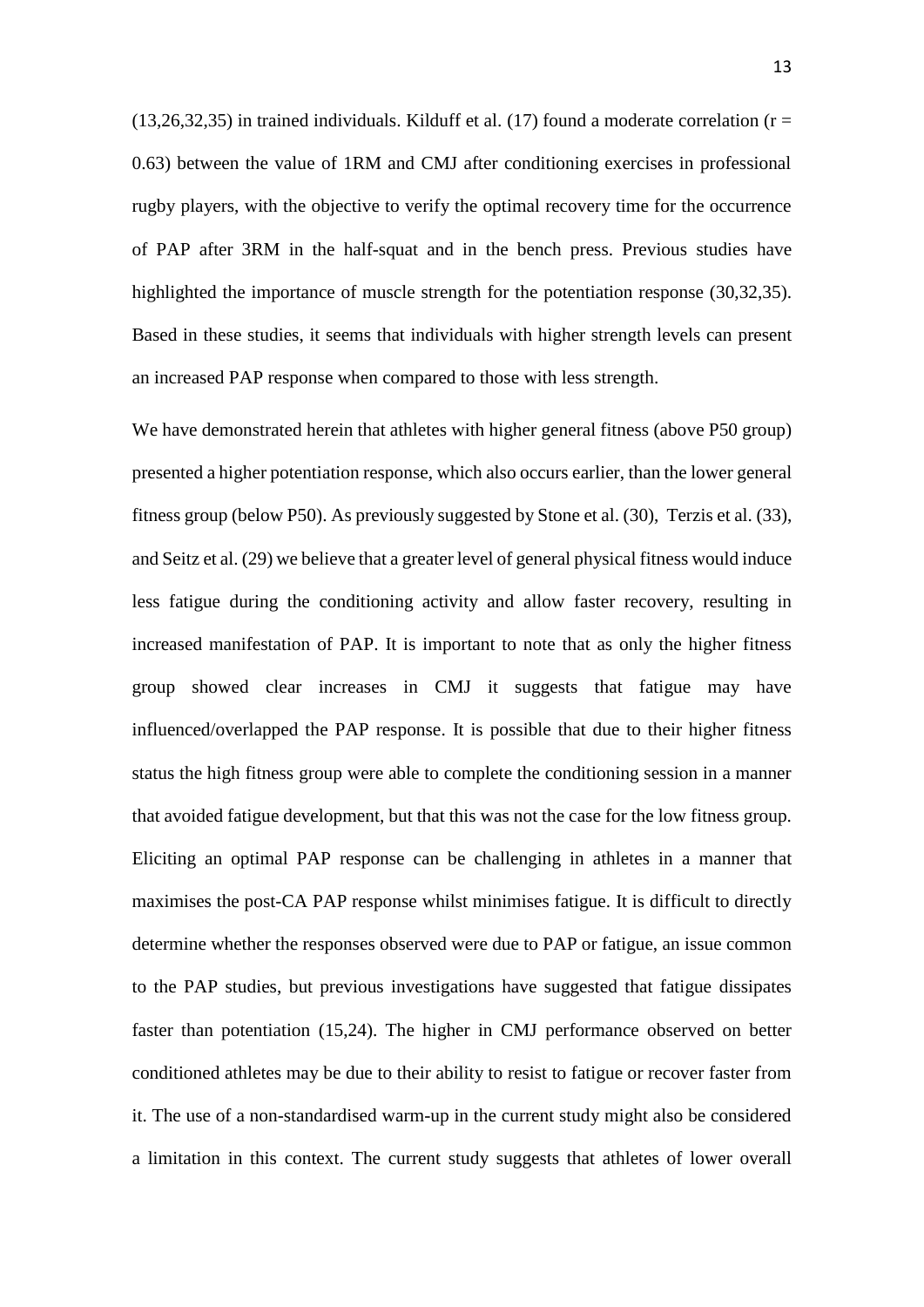conditioning do not elicit a PAP response whereas those of a higher fitness status do. There is a need, therefore, to investigate the adapting of warm-up protocols to best elicit the desired PAP response in all athletes.

 The current study demonstrated that a single session of plyometric exercises in conjunction with sled towing sprints improved vertical jump performance. Moreover, the level of physical fitness of the athlete has influence in the PAP response, as those with higher physical fitness presented greater improvements in CMJ performance. It is possible that athletes with greater physical fitness would be able to recover faster and/or present less fatigue after performing the conditioning activities.

# **PRACTICAL APPLICATIONS**

 up model, has been suggested as a possible strategy to be used in halftime game intervals to improve performance in the early stages of the second game period (25). In addition, research has shown that performance appears to be negatively affected in the first 15 The current work corroborates previous data that demonstrated that PPA strategies can present a higher magnitude in athletes or people with higher physical fitness. Our results suggest a short-term, easy-to-apply warm-up model that can improve subsequent activities involving muscle power and speed. In addition, PPA, manifested in our warmminutes of the second half, so that appropriate rewarming strategies could counteract such deleterious effects (38).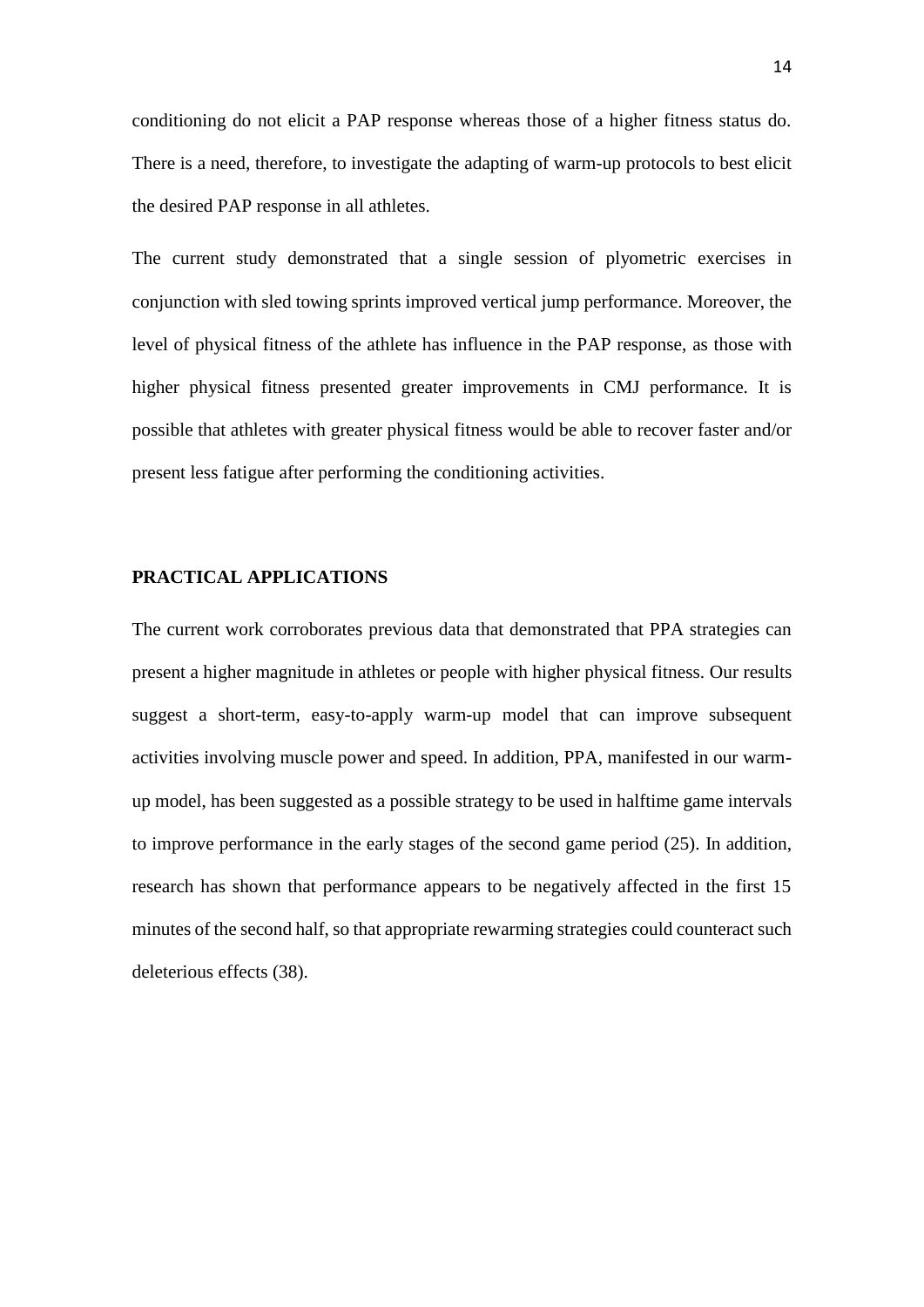#### **REFERENCES**

- 1. Batterham, AM and Hopkins, WG. Making meaningful inferences about magnitudes. *Int J Sports Physiol Perform* 1: 50–57, 2006.
- 2. Burkett, LN, Phillips, WT, and Ziuraitis, J. The best warm-up for the vertical jump in college-age athletic men. *J Strength Cond Res* 19: 673–676, 2005.
- 3. Chattong, C, Brown, LE, Coburn, JW, and Noffal, GJ. Effect of a dynamic loaded warm-up on vertical jump performance. *J Strength Cond Res* 24: 1751–1754, 2010.
- 4. Coaley, K. An Introduction to Psychological Assessment and Psychometrics. London: SAGE, 2014.
- 5. Cohen, J. Statistical Power Analysis for the Behavioral Sciences. 2nd ed. Routledge, 1988.
- 6. da Costa, PF. *Composição Corporal: teoria e prática da avaliação*, São Paulo: Manole, 2001.
- 7. Cottle, CA, Carlson, LA, and Lawrence, MA. Effects of sled towing on sprint starts. *J Strength Cond Res* 28: 1241–1245, 2014.
- 8. Crewther, BT, Kilduff, LP, Cook, CJ, Middleton, MK, Bunce, PJ, and Yang, G-Z. The acute potentiating effects of back squats on athlete performance. *J Strength Cond Res* 25: 3319–3325, 2011.
- 9. Docherty, D and Hodgson, MJ. The application of postactivation potentiation to elite sport. *Int J Sports Physiol Perform* 2: 439–444, 2007.
- 10. García-Pinillos, F, Soto-Hermoso, VM, and Latorre-Román, PA. Acute effects of extended interval training on countermovement jump and handgrip strength performance in endurance athletes: postactivation potentiation. *J Strength Cond Res* 29: 11–21, 2015.
- 11. Gourgoulis, V, Aggeloussis, N, Kasimatis, P, Mavromatis, G, and Garas, A. Effect of a submaximal half-squats warm-up program on vertical jumping ability. *J Strength Cond Res* 17: 342–344, 2003.
- 12. Guellich, A and Schmidtbleicher, D. MVC-induced short-term potentiation of explosiv force. *New Stud Athl* 11: 67–84, 1996.
- 13. Hamada, T, Sale, DG, and Macdougall, JD. Postactivation potentiation in endurance-trained male athletes. *Med Sci Sports Exerc* 32: 403–411, 2000.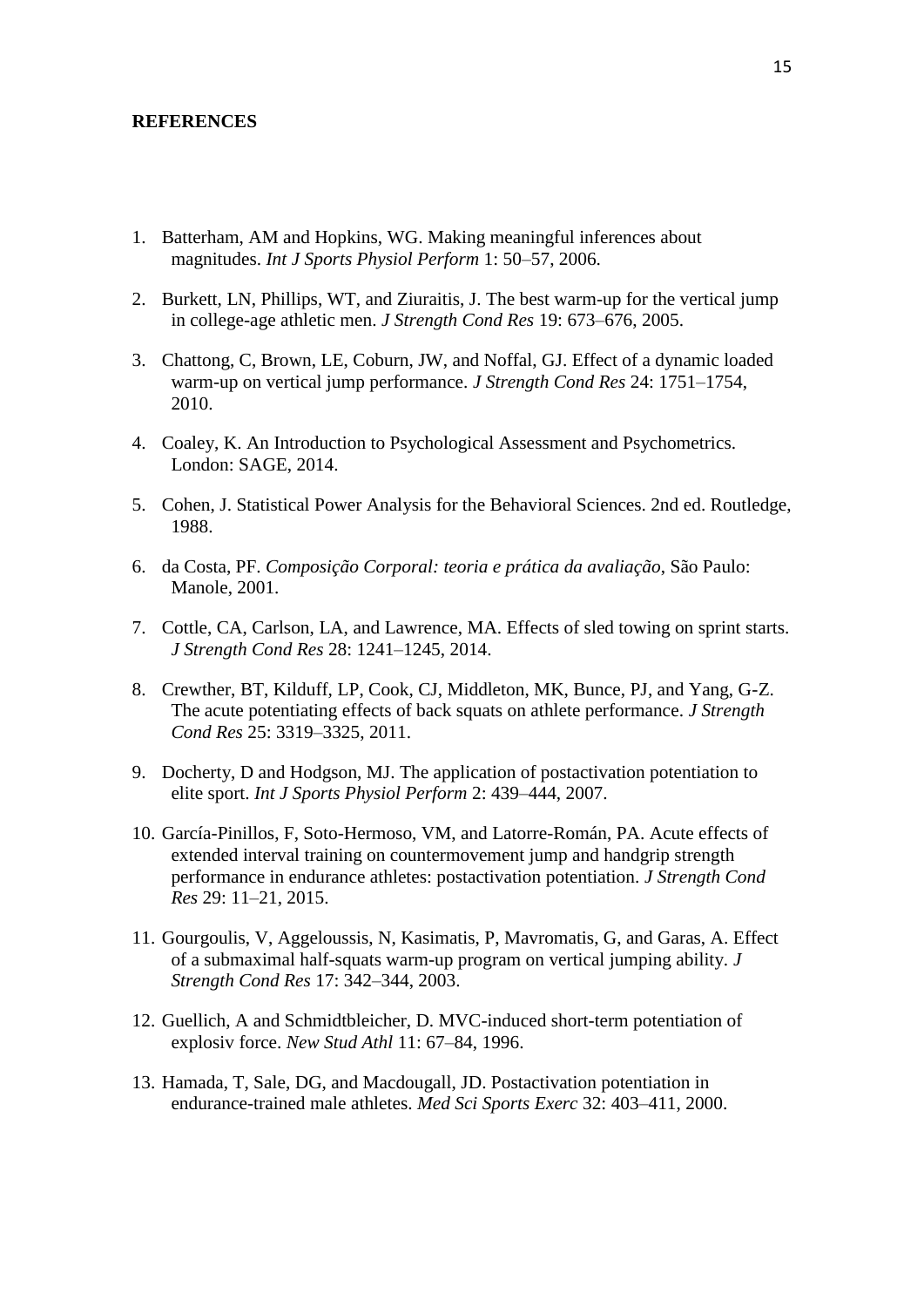- 14. Hodgson, M, Docherty, D, and Robbins, D. Post-activation potentiation: underlying physiology and implications for motor performance. *Sports Med Auckl NZ* 35: 585–595, 2005.
- 15. Houston, ME and Grange, RW. Myosin phosphorylation, twitch potentiation, and fatigue in human skeletal muscle. *Can J Physiol Pharmacol* 68: 908–913, 1990.
- 16. Kawamori, N, Newton, RU, Hori, N, and Nosaka, K. Effects of weighted sled towing with heavy versus light load on sprint acceleration ability. *J Strength Cond Res* 28: 2738–2745, 2014.
- 17. Kilduff, LP, Bevan, HR, Kingsley, MIC, Owen, NJ, Bennett, MA, Bunce, PJ, et al. Postactivation potentiation in professional rugby players: optimal recovery. *J Strength Cond Res* 21: 1134–1138, 2007.
- 18. Krustrup, P, Mohr, M, Amstrup, T, Rysgaard, T, Johansen, J, Steensberg, A, et al. The yo-yo intermittent recovery test: physiological response, reliability, and validity. *Med Sci Sports Exerc* 35: 697–705, 2003.
- 19. McGuigan, M. Evaluating Athletic Capacities. In: High-Performance Training for Sports.Champaign: Human Kinetics, 2014. pp. 3–13
- 20. Naclerio, F, Faigenbaum, AD, Larumbe-Zabala, E, Ratamess, NA, Kang, J, Friedman, P, et al. Effectiveness of different postactivation potentiation protocols with and without whole body vibration on jumping performance in college athletes. *J Strength Cond Res* 28: 232–239, 2014.
- 21. Pauole, K, Madole, K, Garhammer, J, Lacourse, M, and Rozenek, R. Reliability and Validity of the T-Test as a Measure of Agility, Leg Power, and Leg Speed in College-Aged Men and Women. *J Strength Cond Res* 14: 443, 2000.
- 22. Petrakos, G, Morin, J-B, and Egan, B. Resisted Sled Sprint Training to Improve Sprint Performance: A Systematic Review. *Sports Med Auckl NZ* 46: 381–400, 2016.
- 23. Rassier, DE and Macintosh, BR. Coexistence of potentiation and fatigue in skeletal muscle. *Braz J Med Biol Res Rev Bras Pesqui Medicas E Biol* 33: 499–508, 2000.
- 24. Requena, B, Gapeyeva, H, García, I, Ereline, J, and Pääsuke, M. Twitch potentiation after voluntary versus electrically induced isometric contractions in human knee extensor muscles. *Eur J Appl Physiol* 104: 463–72, 2008.
- 25. Russell, M, West, DJ, Harper, LD, Cook, CJ, and Kilduff, LP. Half-time strategies to enhance second-half performance in team-sports players: a review and recommendations. *Sports Med Auckl NZ* 45: 353–364, 2015.
- 26. Sale, DG. Postactivation potentiation: role in human performance. *Exerc Sport Sci Rev* 30: 138–143, 2002.
- 27. Sanchez-Sanchez, J, Rodriguez, A, Petisco, C, Ramirez-Campillo, R, Martínez, C, and Nakamura, FY. Effects of Different Post-Activation Potentiation Warm-Ups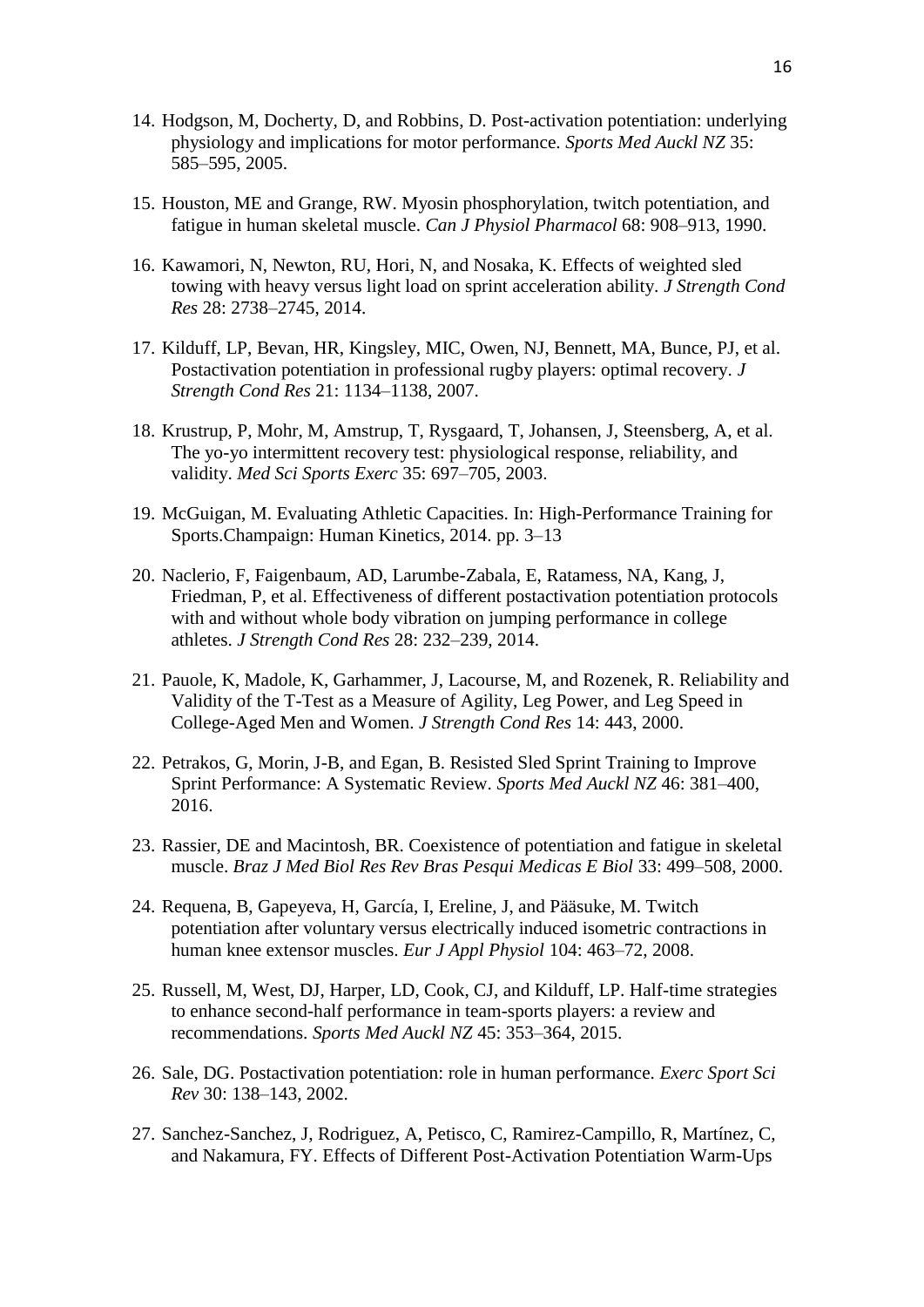on Repeated Sprint Ability in Soccer Players from Different Competitive Levels. *J Hum Kinet* 61: 189–197, 2018.

- 28. Seitz, LB, Trajano, GS, Haff, GG, Dumke, CCLS, Tufano, JJ, and Blazevich, AJ. Relationships between maximal strength, muscle size, and myosin heavy chain isoform composition and postactivation potentiation. *Appl Physiol Nutr Metab Physiol Appl Nutr Metab* 41: 491–497, 2016.
- 29. Seitz, LB, de Villarreal, ES, and Haff, GG. The temporal profile of postactivation potentiation is related to strength level. *J Strength Cond Res* 28: 706–715, 2014.
- 30. Stone, MH, Sands, WA, Pierce, KC, Ramsey, MW, and Haff, GG. Power and power potentiation among strength-power athletes: preliminary study. *Int J Sports Physiol Perform* 3: 55–67, 2008.
- 31. Suchomel, TJ, Lamont, HS, and Moir, GL. Understanding Vertical Jump Potentiation: A Deterministic Model. *Sports Med Auckl NZ* 46: 809–828, 2016.
- 32. Suchomel, TJ, Sato, K, DeWeese, BH, Ebben, WP, and Stone, MH. Potentiation Following Ballistic and Nonballistic Complexes: The Effect of Strength Level. *J Strength Cond Res* 30: 1825–1833, 2016.
- 33. Terzis, G, Karampatsos, G, Kyriazis, T, Kavouras, SA, and Georgiadis, G. Acute effects of countermovement jumping and sprinting on shot put performance. *J Strength Cond Res* 26: 684–690, 2012.
- 34. Thornton, HR, Delaney, JA, Duthie, GM, and Dascombe, BJ. Developing Athlete Monitoring Systems in Team Sports: Data Analysis and Visualization. *Int J Sports Physiol Perform* 14: 698–705, 2019.
- 35. Tillin, NA and Bishop, D. Factors modulating post-activation potentiation and its effect on performance of subsequent explosive activities. *Sports Med Auckl NZ* 39: 147–166, 2009.
- 36. Tobin, DP and Delahunt, E. The acute effect of a plyometric stimulus on jump performance in professional rugby players. *J Strength Cond Res* 28: 367–372, 2014.
- 37. de Villarreal, ES, González-Badillo, JJ, and Izquierdo, M. Optimal warm-up stimuli of muscle activation to enhance short and long-term acute jumping performance. *Eur J Appl Physiol* 100: 393–401, 2007.
- 38. Weston, M, Batterham, AM, Castagna, C, Portas, MD, Barnes, C, Harley, J, et al. Reduction in physical match performance at the start of the second half in elite soccer. *Int J Sports Physiol Perform* 6: 174–182, 2011.
- 39. Wilson, JM, Duncan, NM, Marin, PJ, Brown, LE, Loenneke, JP, Wilson, SMC, et al. Meta-analysis of postactivation potentiation and power: effects of conditioning activity, volume, gender, rest periods, and training status. *J Strength Cond Res* 27: 854–859, 2013.